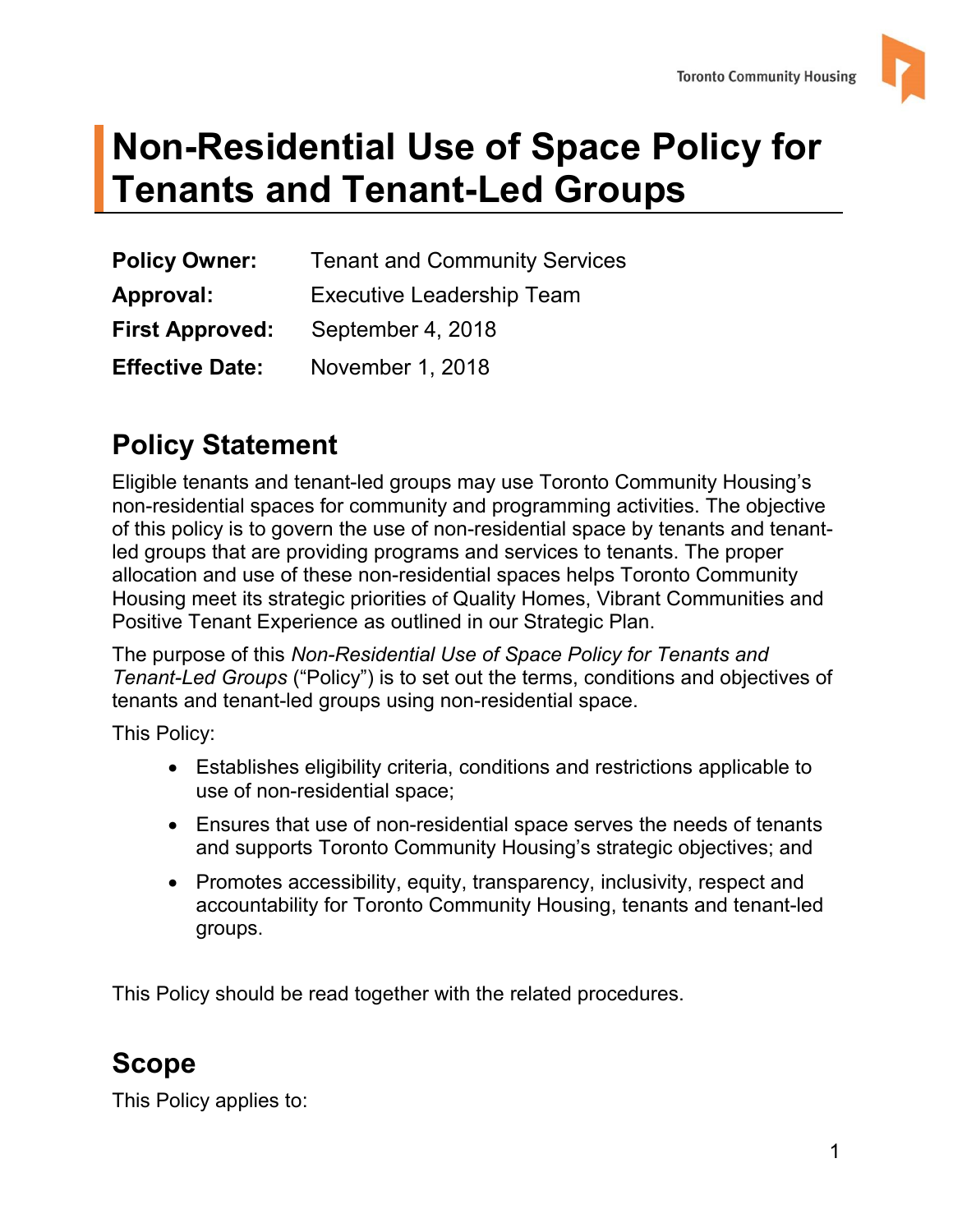

- Tenants and tenant-led groups;
- Toronto Community Housing employees;
- Service providers under contract with Toronto Community Housing to provide property management services; and
- Non-residential space owned or operated by Toronto Community Housing.

This Policy does not apply to:

- Agencies (For more information please refer to the Non-Residential Use of Space Policy for Agencies); and
- Residential space.

### **Values**

 following values: Tenant and tenant-led groups' use of non-residential space is guided by the

- 1. **Access**  Toronto Community Housing will seek to make community space reasonably available and easy to access.
- 2. **Equity and Inclusivity**  Toronto Community Housing will be fair and unreasonably exclude any group or individual. equitable in the allocation and oversight of the use of non-residential space and, as much as possible, ensure programming offered by tenants and tenant-led groups is available to all tenants and does not
- unreasonably exclude any group or individual. 3. **Transparency**  Toronto Community Housing will make and communicate decisions about use of non-residential space clearly and fairly.
- led groups will demonstrate respect for other tenants, staff and *Harassment and Fair Access Policy,* and all applicable legislation including the Ontario *Human Rights Code*, RSO 1990, c H19 (the 4. **Respect** – Toronto Community Housing expects that tenants and tenantcommunity members while using non-residential space. Tenants and tenant-led groups must comply with the Tenant Charter, all applicable policies including Toronto Community Housing's *Human Rights,*  "*Code*") and *Accessibility for Ontarians with Disabilities Act, 2005*, SO 2005, c 11 (the "*AODA*") as amended from time to time.
- 5. **Accountability**  Tenants and tenant-led groups are responsible for outlined in their Use of Space Agreements. 2 following the terms and conditions and delivering the programming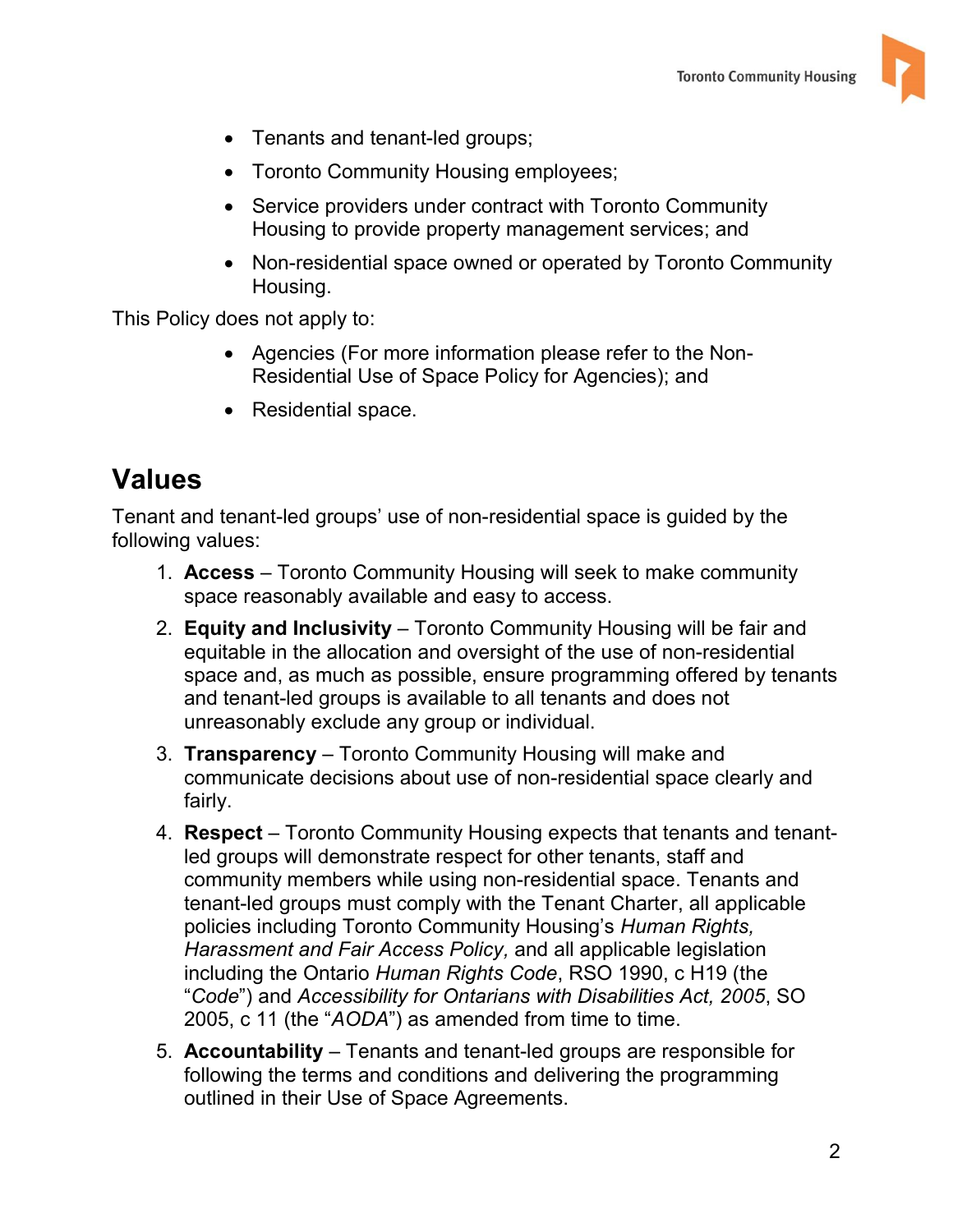

# **Definitions**

**Agency:** In this Policy, an agency is an incorporated not-for-profit organization, a registered charity with the Canada Revenue Agency, a healthcare service provider as defined by the *Regulated Health Professions Act*, 1991, SO 1991, c 18, a City of Toronto department or subsidiary.

**Commercial Space:** Space within a Toronto Community Housing building that is designated by Toronto Community Housing for commercial, retail or industrial use, which permits commercial or mercantile activity and can be leased out in exchange for rental revenue. Commercial space is not available to tenants or tenant-led groups for use under this Policy.

**Community Event:** A one-time event:

- that is open to all tenants;
- that is free or charges a nominal fee; and
- and/or engagement. where the activities and purpose of the event are to provide tenant support

 building that is not designated for commercial, retail or industrial use. Community space is always the main (usually the largest) or only common space in a Toronto Community Housing building. **Community Space**: Common space within a Toronto Community Housing

 where it is the sole occupant for a defined period of time to provide programs, Community Housing's strategic priorities as outlined in our Strategic Plan. **Exclusive Use of Space:** Use of commercial or recreational space by an agency services, and activities that benefit tenants and which support Toronto

 **Nominal Fee:** A small amount of money charged for participation in a program or service which is used to recover costs associated with providing the program or service.

 **Non-Exclusive Use of Space:** Shared use of by tenants, tenant-led groups, and agencies at various times of the day or week on a recurring basis to provide Community Housing's strategic priorities as outlined in our Strategic Plan. programs, services, and activities that benefit tenants and which support Toronto

**Non-Residential Space:** Space within a Toronto Community Housing building that is used for purposes other than providing residential housing. All nonresidential space is further designated into one of the following categories:

- community space;
- recreational space; or
- commercial space.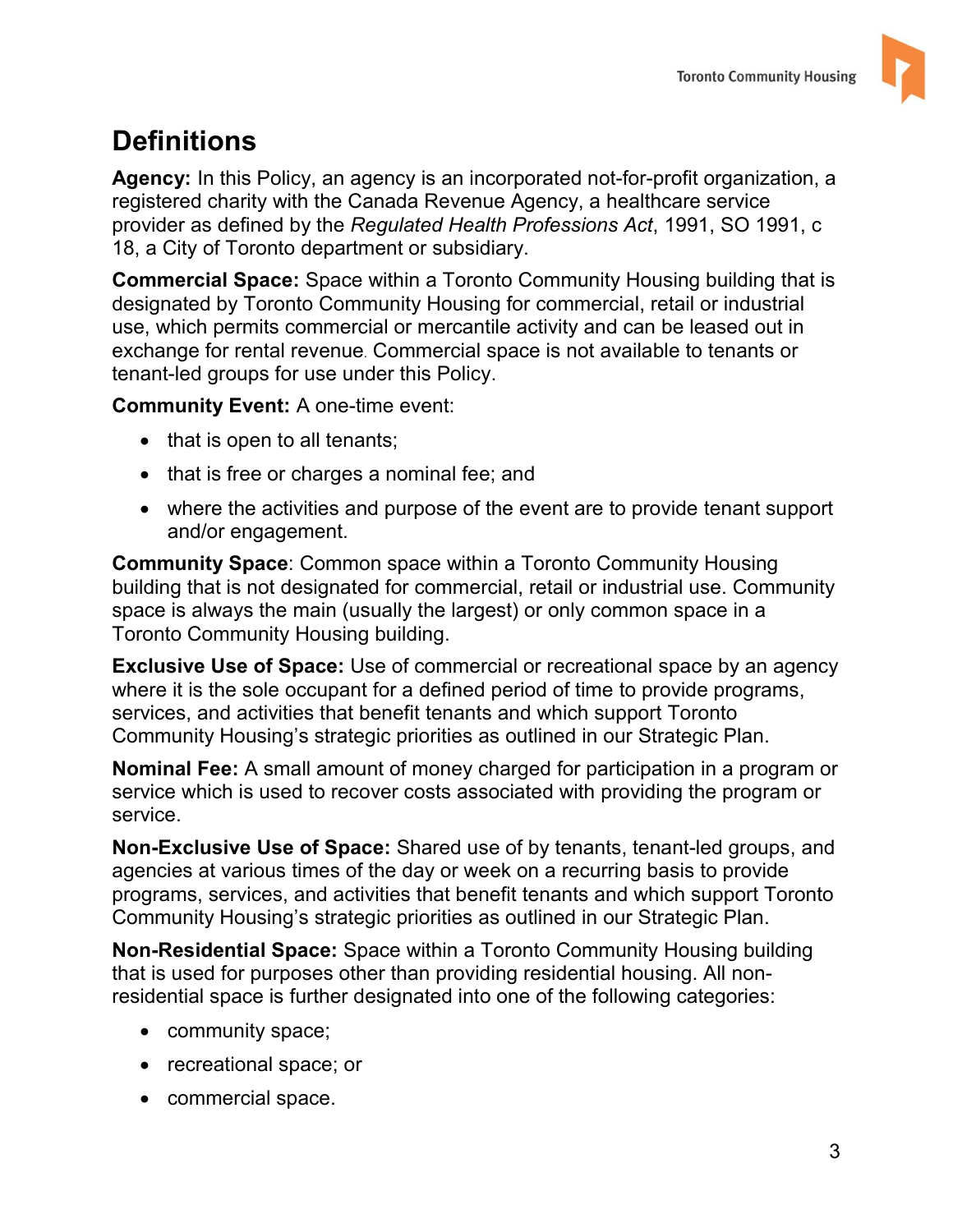

 **One-Time Use of Space:** Use of non-residential space by a tenant or tenant-led groups for a defined, nonrecurring, time period for a:

- private event; or
- community event.

 **Private Event:** A one-time event that is not open to all tenants or the public such as a birthday party or a wedding. Only tenants or tenant-led groups are permitted to use non-residential space for private events.

 designated for commercial, retail or industrial purposes. Recreational space is in a Toronto Community Housing building. **Recreational Space**: Space within a Toronto Community building that is not supplementary to community space, and is not the main or only common space

 **Residential Space:** Space that is used for residential housing pursuant to the *Residential Tenancies Act, 2006*, SO 2006 c 17 (the "*RTA*"), as amended from time to time.

**Tenant:** A person who, pursuant to a residential lease agreement with Toronto Community Housing or a Toronto Community Housing-approved sub-landlord, lives in a Toronto Community Housing building.

 tenants within the community. **Tenant-Led Group:** A formal or informal group of tenants who gather to advocate on behalf of tenants and/or organize activities to support and/or engage

**Vulnerable Tenants:** Tenants who are vulnerable due to the interaction between the challenges that the tenant faces in fulfilling their obligations as a residential tenant and the resources that they can access while facing those challenges. Vulnerability may affect the ability of a Toronto Community Housing tenant to live independently (see Toronto Community Housing's *Vulnerability Definition Policy*).

# **Policy Details**

### **Equity Impact Statement**

 *Ontarians with Disabilities Act* ("*AODA*"). Toronto Community Housing is committed to providing an inclusive living environment free of discrimination and harassment consistent with the principles outlined in the *Ontario Human Rights Code* ("*Code*"), and the *Accessibility for* 

 including but not limited to the *Code* and *AODA*. Use of non-residential space must not conflict with Toronto Community Housing's policies, including but not limited to Toronto Community Housing's *Human Rights, Harassment and Fair Access Policy* or with applicable legislation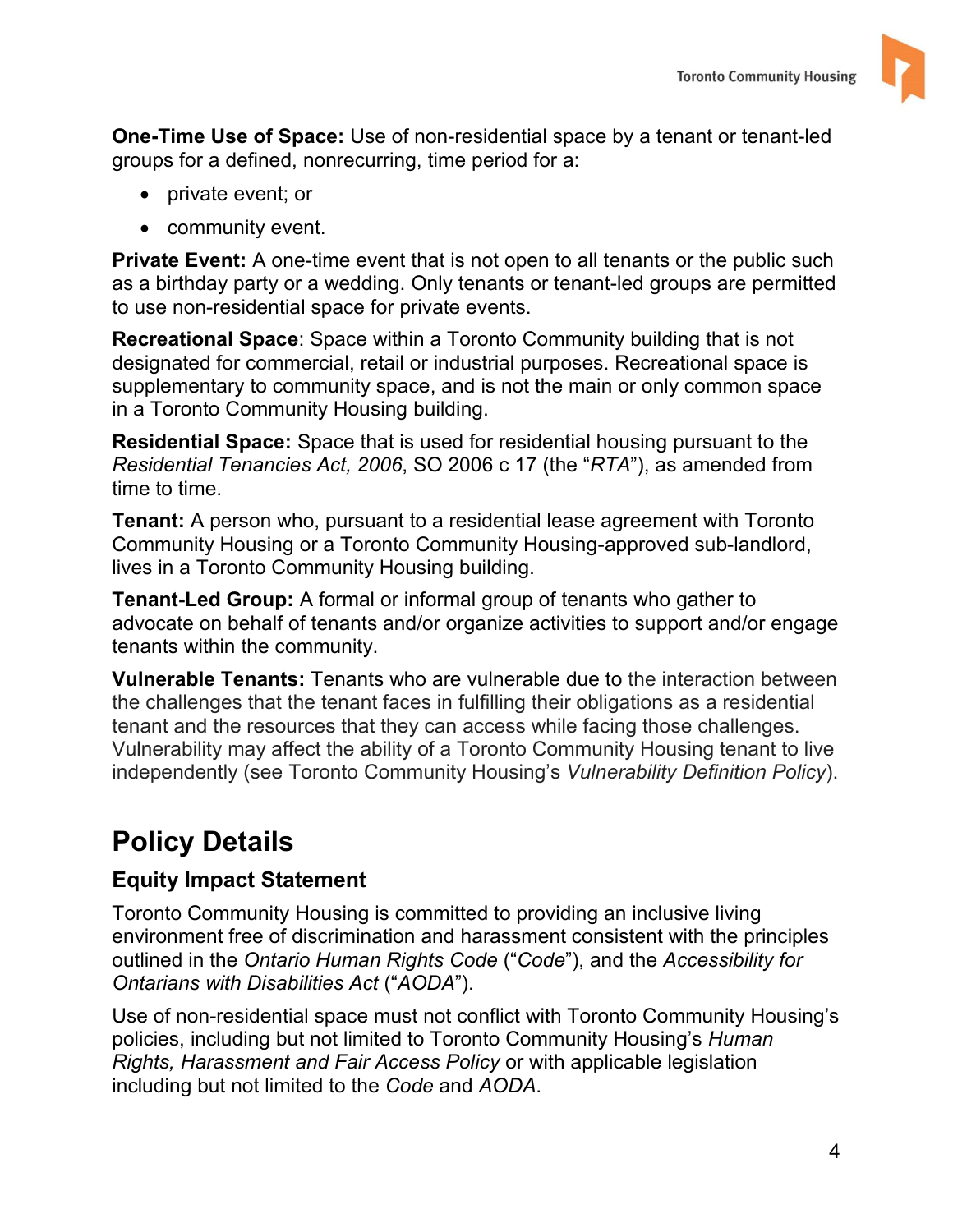

### **Eligibility Criteria for Use of Space**

 Tenants and tenant-led groups must satisfy all eligibility criteria in order to be considered for use of non-residential space.

#### Community Events and Non-Exclusive Use of Space

 tenants and tenant-led groups must: In order to be eligible for community events and non-exclusive use of space,

- 1. primarily serve and benefit tenants by meeting a community need or priority and support Toronto Community Housing's strategic objectives; and
- 2. have a mandate and conduct activities that do not conflict with Toronto Community Housing's mission or policies, or with applicable legislation including but not limited to the *Code, AODA* and the *RTA*.

#### Private Events

In order to be eligible for private events, tenants and tenant-led groups must conduct activities that do not conflict with Toronto Community Housing's mission or policies, or with applicable legislation including but not limited to the *Code*, *AODA* and the *RTA.* 

### **Allocation and Decision-Making**

 use of non-residential space. Tenant and Community Services Division, in consultation with Asset Management Division, Fire Life Safety & Risk Toronto Community Housing is responsible for allocation and decision-making for Management Department and Commercial Business Unit, are tasked with assessment and approval of use of space agreements.

### **Fees and Rental Charges**

The following outlines fees, rental charges and costs for use of non-residential space:

#### **Private Events**

As determined by Toronto Community Housing, tenants and tenant-led groups holding a private event will be charged a fee for use of the non-residential space, as per the fee schedule included in the *Non-Residential Use of Space Procedures – Private Events*.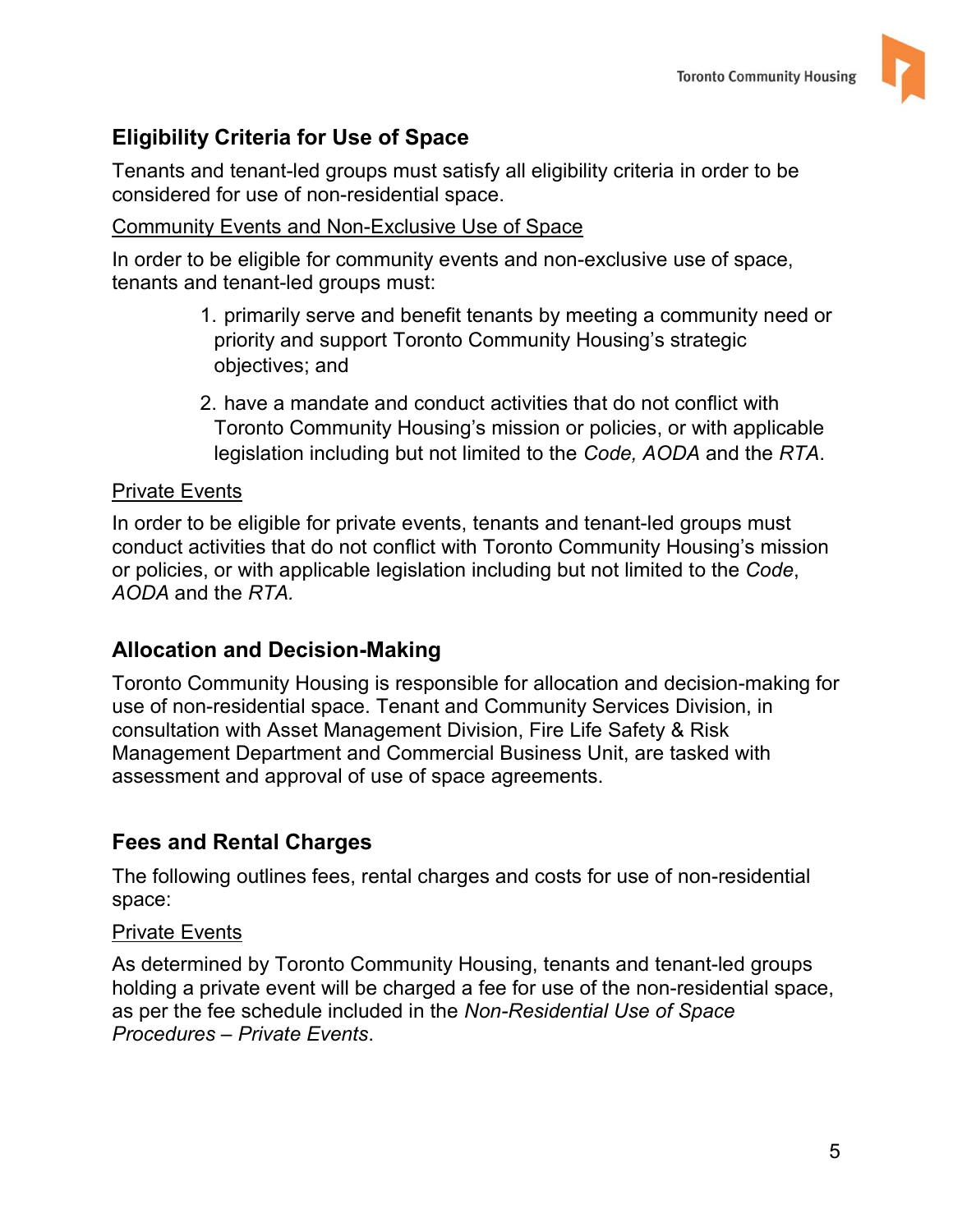

#### **Community Events**

Tenants and tenant-led groups holding a community event will not be charged a fee for use of the non-residential space.

#### Non-Exclusive Use of Space

 agreements will not be subject to cost-recovery or rent charges to occupy the agreed upon non-residential space for the prescribed programs and/or services. Tenants and tenant-led groups entering into non-exclusive use of space

### **Vulnerable Sector Screening Requirements**

When providing programs and services to vulnerable tenants, all tenants and tenant-led groups must complete a Toronto Police Service Vulnerable Sector Screening ("VSS") for each individual providing such programs and services.

Toronto Community Housing, at any time and in its sole discretion, shall be entitled to inspect all documentation and records relating to any tenant or tenantled group's completion of VSS's and to verify that all VSS's have been completed.

#### **Insurance Requirements**

All tenants and tenant-led groups using community or recreational space must obtain valid and appropriate insurance as required by Toronto Community Housing and provide proof of coverage for the duration of the term of the use of space agreement. Tenants and tenant-led groups are required to have insurance coverage before entering into a use of space agreement.

#### Eligibility for Toronto Community Housing's Insurance Coverage

Tenants and tenant-led groups entering into use of space agreements may be eligible for coverage under Toronto Community Housing's insurance policy.

 Housing's Fire Life Safety & Risk Management Department for review and To be considered for eligibility, the tenant or tenant-led group must submit a completed application to use non-residential space to Toronto Community consideration at least 30 days prior to the event or first date of a recurring event or as otherwise advised by Toronto Community Housing.

#### Ineligibility for Toronto Community Housing's Insurance Coverage

Private events are not eligible for coverage under Toronto Community Housing's Insurance Coverage. If the tenant or tenant-led group is ineligible for coverage under Toronto Community Housing's insurance policy, the tenant or tenant-led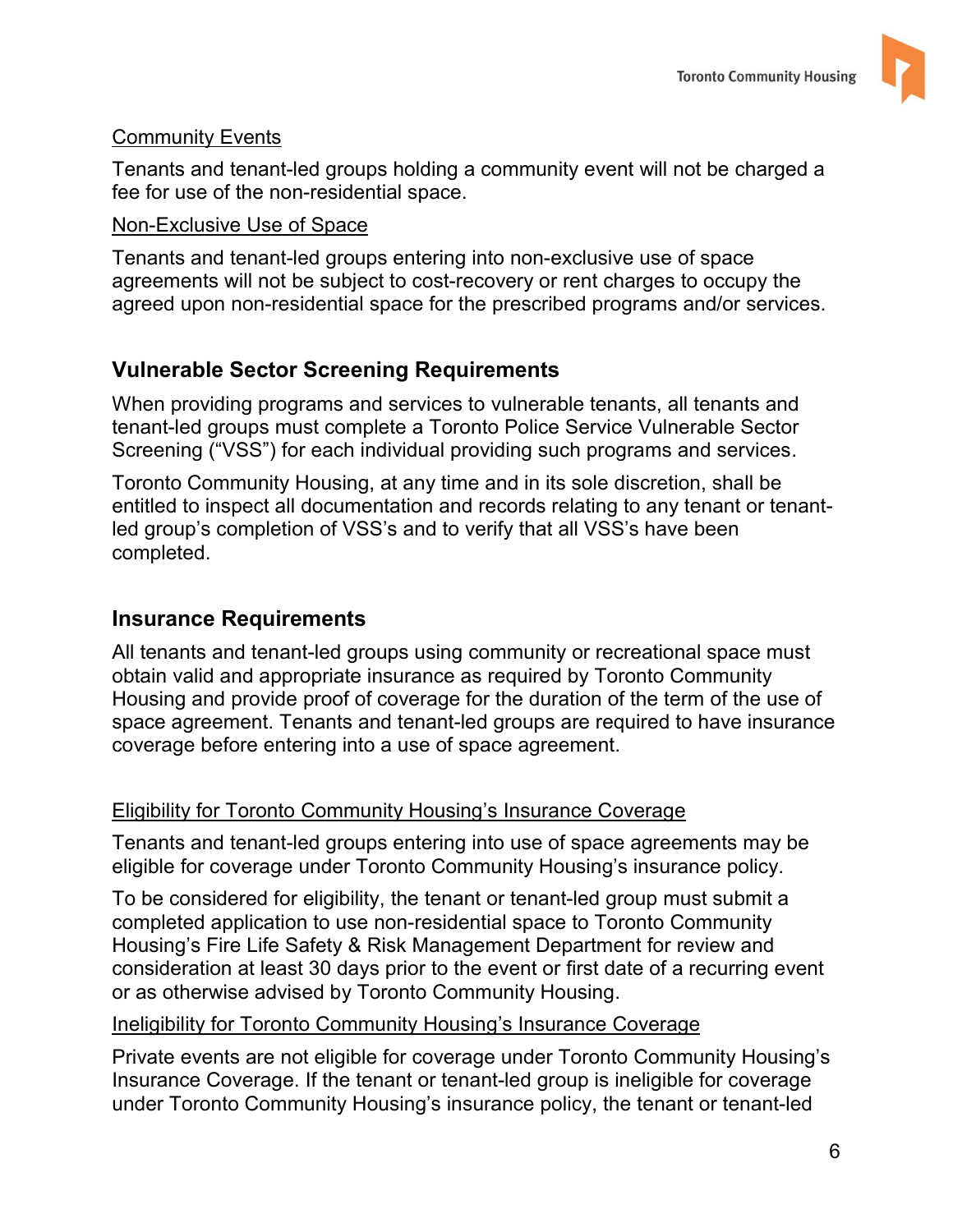

 insurance coverage before entering into a use of space agreement. group is required to obtain the appropriate insurance and provide proof of

### **Monitoring and Evaluation**

 Community Housing staff to ensure that the programs or services offered by tenants and tenant-led groups meet the objectives of this Policy. All use of space agreements are subject to check-in meetings with Toronto

tenants and tenant-led groups meet the objectives of this Policy.<br>Tenants and tenant-led groups will have at least one check-in meeting during the term of the use of space agreement.

 metrics as outlined in the use of space agreement. Tenants and tenant-led groups are required to track and report on specific

# **Compliance**

Tenant and Community Services Division is tasked with assessment, review and monitoring of this Policy.

Tenant and Community Services Division, in consultation with Asset Management Division and Fire Life Safety & Risk Management Department is responsible for monitoring staff activity to ensure compliance with this Policy and related procedures.

# **Governing and Applicable Legislation**

Includes, but is not limited to:

- *Accessibility for Ontarians with Disabilities Act, 2005*, SO 2005, c 11
- *Human Rights Code,* RSO 1990, c H19; and
- *Residential Tenancies Act, 2006*, SO 2006, c 17.

# **Related Policies and Procedures**

- Elections Policy
- Human Rights, Harassment and Fair Access Policy
- Non-Residential Use of Space Policy for Agencies
- Non-Residential Use of Space Policy for Tenants and Tenant-Led **Groups**
- Non-Exclusive and Exclusive Use of Space Procedures for Agencies